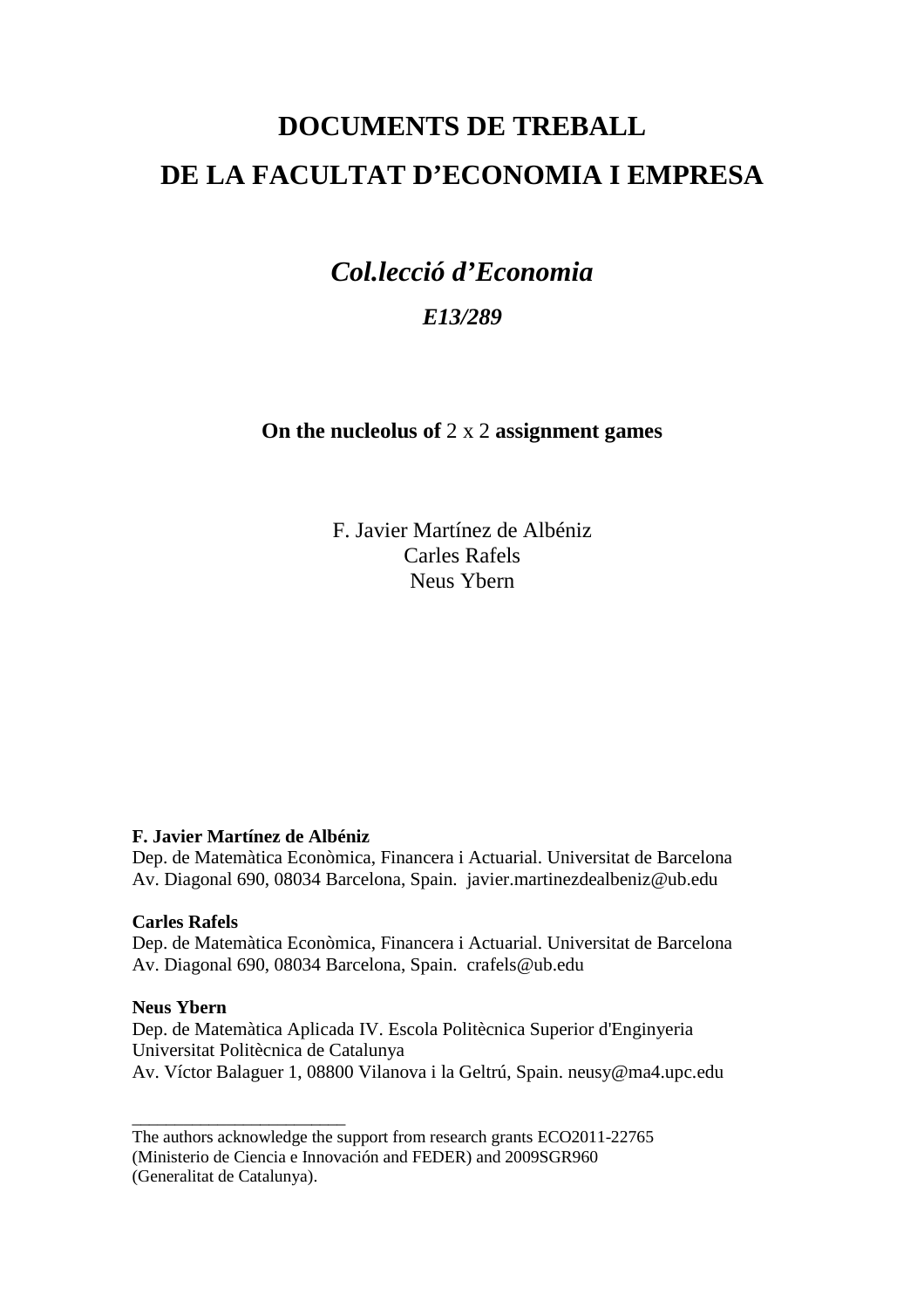#### Abstract

We provide explicit formulas for the nucleolus of an arbitrary assignment game with two buyers and two sellers. Five different cases are analyzed depending on the entries of the assignment matrix. We extend the results to the case of  $2 \times m$  or  $m \times 2$  assignment games.

Key words: assignment game, core, nucleolus JEL Code: C71

#### Resumen

En este artículo hallamos fórmulas para el nucleolo de juegos de asignación arbitrarios con dos compradores y dos vendedores. Se analizan cinco casos distintos, dependiendo de las entradas en la matriz de asignación. Los resultados se extienden a los casos de juegos de asignación de tipo  $2 \times m$  o  $m \times 2$ .

Palabras clave: juego de asignación, núcleo, nucleolo Código JEL: C71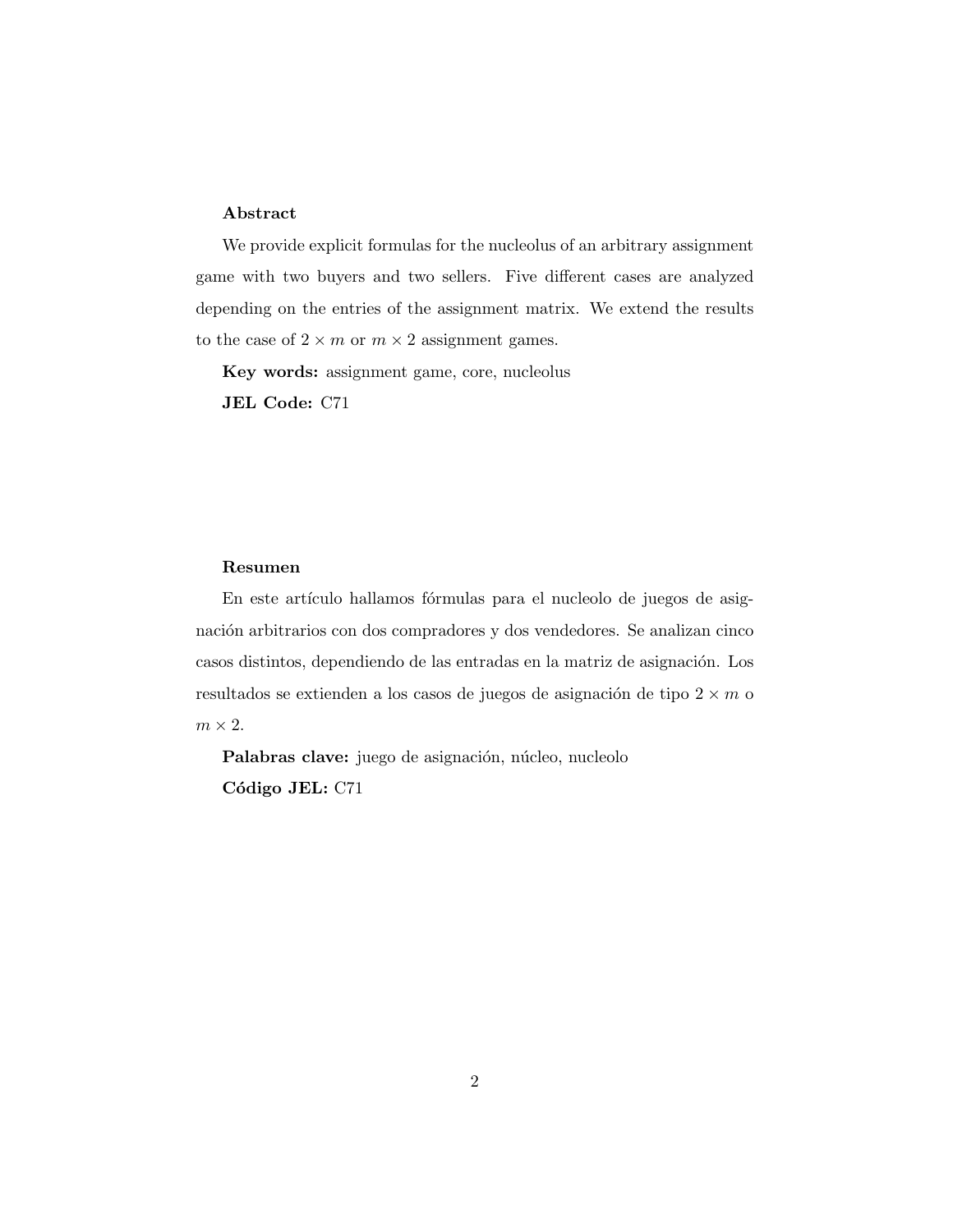#### 1. Introduction

Assignment games were introduced by Shapley and Shubik (1972). They represent two-sided markets, whose agents are, let us say, buyers and sellers. When a member of one side is paired with a member of the other side, a nonnegative real number is associated. It is the potential profit of that pairing. This setup is represented by a matrix, namely the assignment matrix. The worth of a coalition is defined as the maximum profit obtained by matching buyers to sellers within the coalition.

Given an optimal matching, the main question at issue focuses on how agents share the profit of the whole market. The core is the main solution and it is defined as those allocations of the worth of the grand coalition such that no subcoalition can improve upon. Shapley and Shubik prove that the core of an assignment game is always a nonempty polyhedron which coincides with the set of solutions of the dual linear program associated with the (linear sum) optimal assignment problem. It can be described in terms of the assignment matrix entries, that is, there is no need to compute the characteristic function. Usually the core contains many points and it becomes necessary to select one of them. One of the most outstanding core selections is the nucleolus (Schmeidler, 1969).

The nucleolus corresponds with the unique core element that lexicographically minimizes the vector of non-increasingly ordered excesses of coalitions. For assignment games, only excesses of individual and mixed-pair coalitions matter. Solymosi and Raghavan (1994) use this fact to provide a specific algorithm that computes the nucleolus of an arbitrary square assignment game, but there is no explicit formula, even for assignment games with few agents.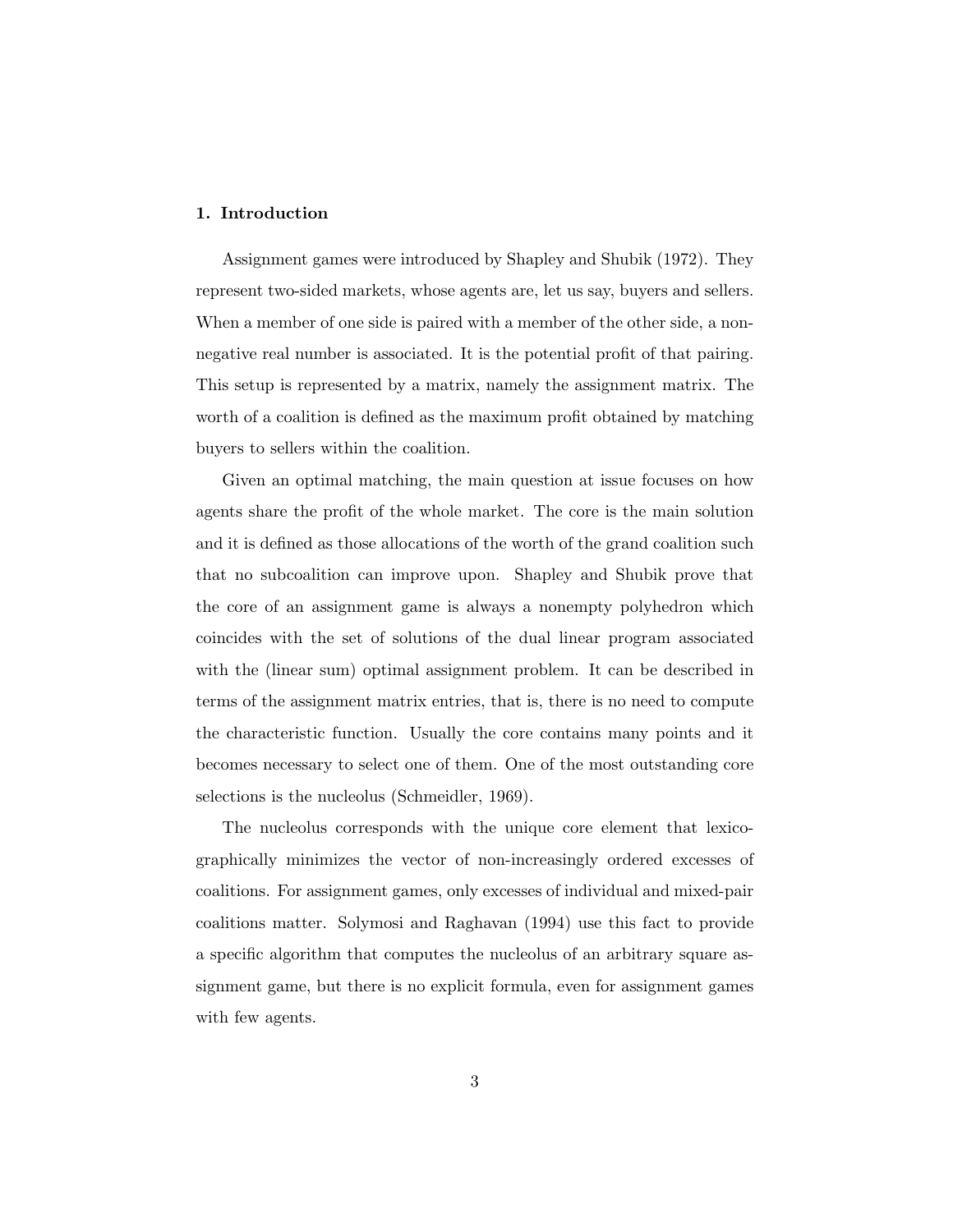Recently, Llerena and Núñez (2011) have characterized the nucleolus of a square assignment game from a geometric point of view. Making use of this geometric characterization we give specific formulae of the nucleolus for  $2 \times 2$  assignment games. The paper is addressed to provide such formulae and extend the above method to  $2 \times m$  or  $m \times 2$  assignment games. We expect that this work be a basis to analyze the general case.

#### 2. Preliminaries

An assignment market  $(M, M', A)$  is defined by two disjoint finite sets:  $M$ , the set of buyers, and  $M'$ , the set of sellers, and a non-negative matrix  $A = (a_{ij})_{i \in M, j \in M'}$  which represents the profit obtained by each mixed-pair  $(i, j) \in M \times M'$ . To distinguish the j-th seller from the j-th buyer we will write the former as  $j'$  when needed.

A matching  $\mu \subseteq M \times M'$  between M and M' is a bijection from  $M_0 \subseteq M$ to  $M'_0 \subseteq M'$  such that  $|M_0| = |M'_0| = \min \{|M|, |M'|\}$ . We write  $(i, j) \in \mu$ as well as  $j = \mu(i)$  or  $i = \mu^{-1}(j)$ . If for some buyer  $i \in M$  there is no  $j \in M'$ such that  $(i, j) \in \mu$  we say that i is unmatched by  $\mu$  and similarly for sellers. The set of all matchings from M to M' is represented by  $\mathcal{M}(M, M')$ . A matching  $\mu \in \mathcal{M}(M, M')$  is optimal for  $(M, M', A)$  if  $\sum_{(i,j)\in\mu} a_{ij} \geq$  $\sum_{(i,j)\in\mu'} a_{ij}$  for any  $\mu' \in \mathcal{M}(M,M')$ . We denote by  $\mathcal{M}_{A}^{*}(M,M')$  the set of all optimal matchings. Shapley and Shubik (1972) associate to any assignment market a game in coalitional form  $(M \cup M', w_A)$  called the *assignment* game where the worth of a coalition formed by  $S \subseteq M$  and  $T \subseteq M'$  is  $w_A(S \cup T) = \max_{\mu \in \mathcal{M}(S,T)} \sum_{(i,j) \in \mu} a_{ij}$ , and any coalition formed by buyers or sellers gets zero.

The *core* of the assignment game,  $C(w_A)$ , is defined as those allocations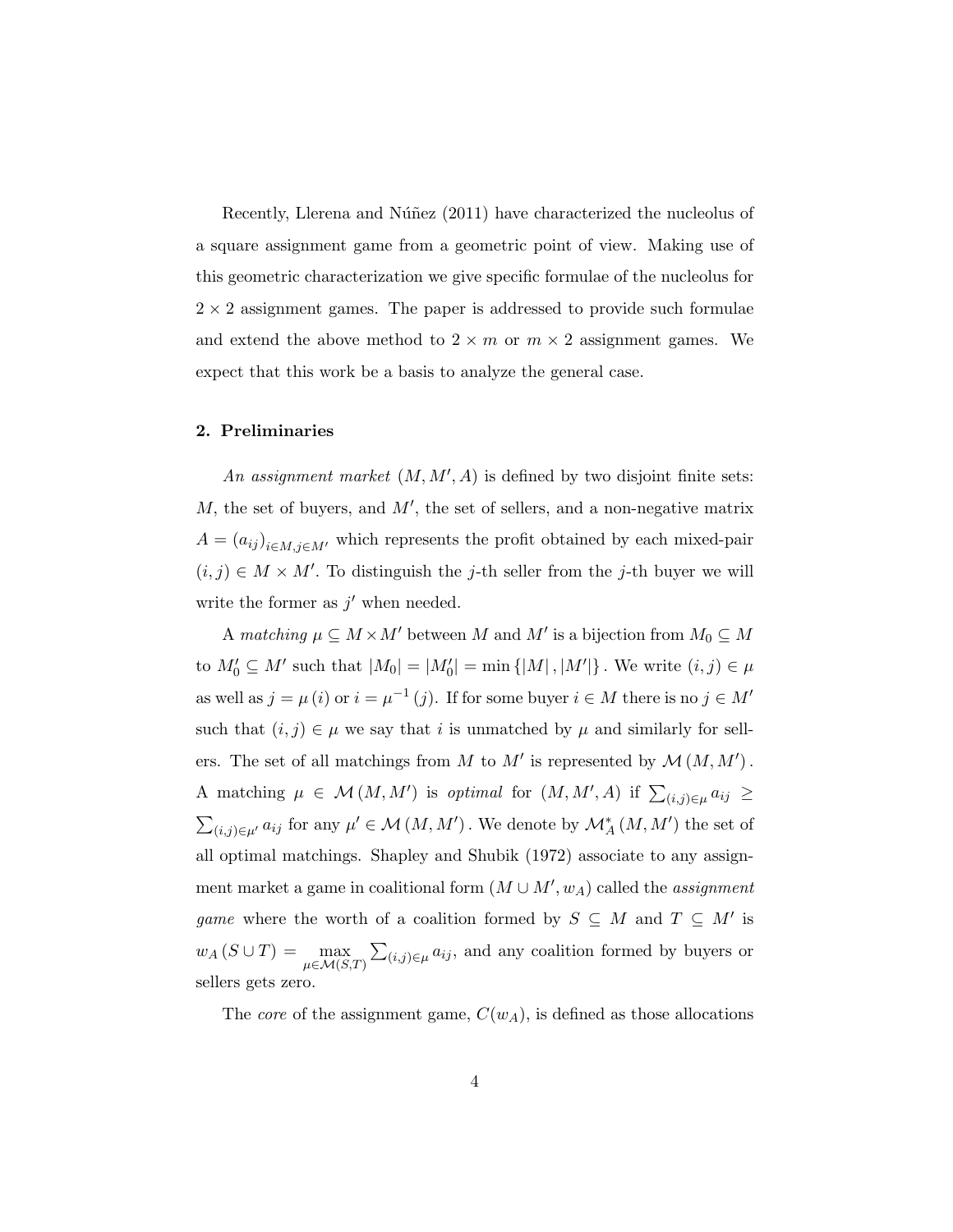$(u; v) \in \mathbb{R}^M \times \mathbb{R}^{M'}$  satisfying  $u(M) + v(M') = w_A(M \cup M')$  and  $u(S)$  +  $v(T) \ge w_A(S \cup T)$  for all  $S \subseteq M$  and  $T \subseteq M'$  where  $u(S) = \sum_{i \in S} u_i$ ,  $v(T) = \sum_{j \in T} v_j$ ,  $u(\emptyset) = 0$  and  $v(\emptyset) = 0$ . It is always non-empty.

Given an optimal matching  $\mu \in \mathcal{M}^*_{A}(M, M')$ , the core of the assignment game can be easily described as the set of non-negative payoff vectors  $(u; v) \in$  $\mathbb{R}^m_+ \times \mathbb{R}^{m'}_+$  such that

$$
u_i + v_j \ge a_{ij} \text{ for all } i \in M, \ j \in M', \tag{1}
$$

$$
u_i + v_j = a_{ij} \text{ for all } (i, j) \in \mu,
$$
\n
$$
(2)
$$

and all agents unmatched by  $\mu$  get a null payoff.

Now we define the nucleolus of an assignment game, taking into account that its core is always non-empty. Given an allocation in the core,  $x \in$  $C(w_A)$ , define for each coalition S its excess as  $e(S, x) := v(S) - \sum_{i \in S} x_i$ . As it is known (see Solymosi and Raghavan, 1994) that the only coalitions that matter are the individual and mixed-pair ones, define the vector  $\theta(x)$  of excesses of individual and mixed-pair coalitions arranged in a non-increasing order.

Then the *nucleolus* of the game  $(M \cup M', w_A)$  is the unique alllocation  $\nu(w_A) \in C(w_A)$  which minimizes  $\theta(x)$  with respect to the lexicographic order over the set of core allocations.

Llerena and Núñez  $(2011)$  characterize the nucleolus of a square assignment game from a geometric point of view. The nucleolus is the unique allocation that is the midpoint of some well-defined segments inside the core. To be precise we define the maximum transfer from a coalition to their optimally assigned partners. Given any assignment market  $(M, M', A)$ , an optimal matching  $\mu \in \mathcal{M}^*_{A}(M, M')$  and an arbitrary coalition  $\emptyset \neq S \subseteq M$ ,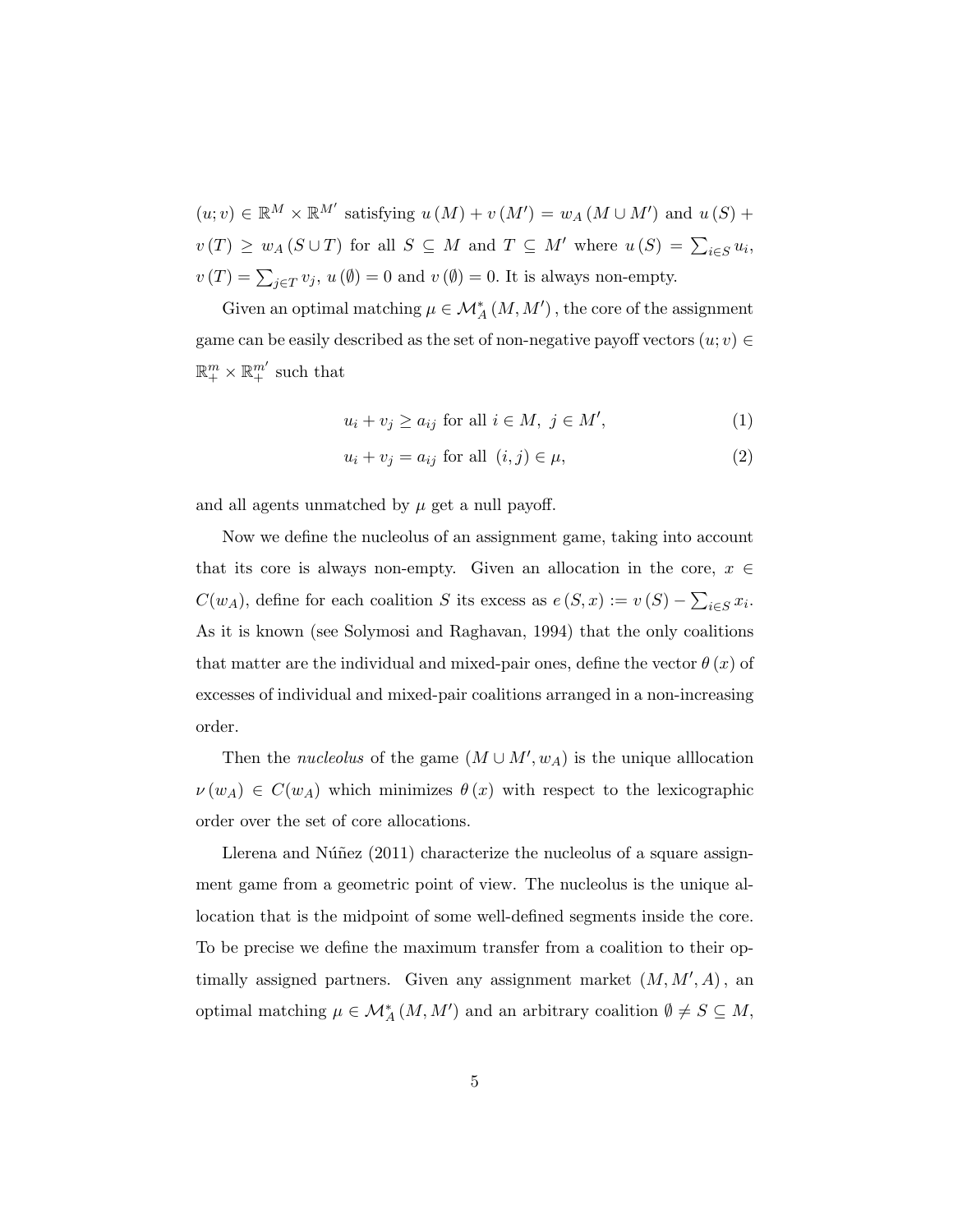we define

$$
\delta_{S,\mu(S)}^{A}(u;v) := \min_{i \in S, \ j \in M' \setminus \mu(S)} \{u_{i}, \ u_{i} + v_{j} - a_{ij}\}
$$
 (3)

$$
\delta_{\mu(S),S}^{A}(u;v) := \min_{j \in \mu(S), i \in M \setminus S} \{v_j, u_i + v_j - a_{ij}\}
$$
(4)

for any core allocation  $(u; v) \in C(w_A)$ .

It is easy to see that expression (3) represents the largest amount that can be transferred from players in S to players in  $\mu(S)$  with respect to the core allocation  $(u; v)$  while remaining in the core, that is,

$$
\delta_{S,\mu(S)}^{A}(u;v) = \max \left\{ \varepsilon \ge 0 \mid \left( u - \varepsilon 1_{S}; v + \varepsilon 1_{\mu(S)} \right) \in C(w_{A}) \right\},\
$$

where  $1_S$  and  $1_{\mu(S)}$  represent the characteristic vectors<sup>1</sup> associated with coalition  $S \subseteq M$  and  $\mu(S) \subseteq M'$ , respectively.

Llerena and Núñez  $(2011)$  prove that the nucleolus of a square assignment market is characterized as the unique core allocation  $(u; v) \in C(w_A)$  where  $\delta_{S,\mu(S)}^{A}(u;v) = \delta_{\mu(S),S}^{A}(u;v)$  for any  $\emptyset \neq S \subseteq M$  and  $\mu \in M_A^*(M, M')$ , what we name the bisection property.

#### 3. Main results

Consider the  $2 \times 2$  assignment market represented by a matrix

$$
A = \left(\begin{array}{cc} a_{11} & a_{12} \\ a_{21} & a_{22} \end{array}\right),
$$

and denote by  $M_2^+$  the set of all these matrices with non-negative entries. From now on and without loss of generality, we assume that the following

<sup>&</sup>lt;sup>1</sup>Given  $S \subseteq N = \{1, \ldots, n\}$ ,  $1_S \in \mathbb{R}^n$  is such that  $1_{S,i} = 1$ , if  $i \in S$ , and zero otherwise.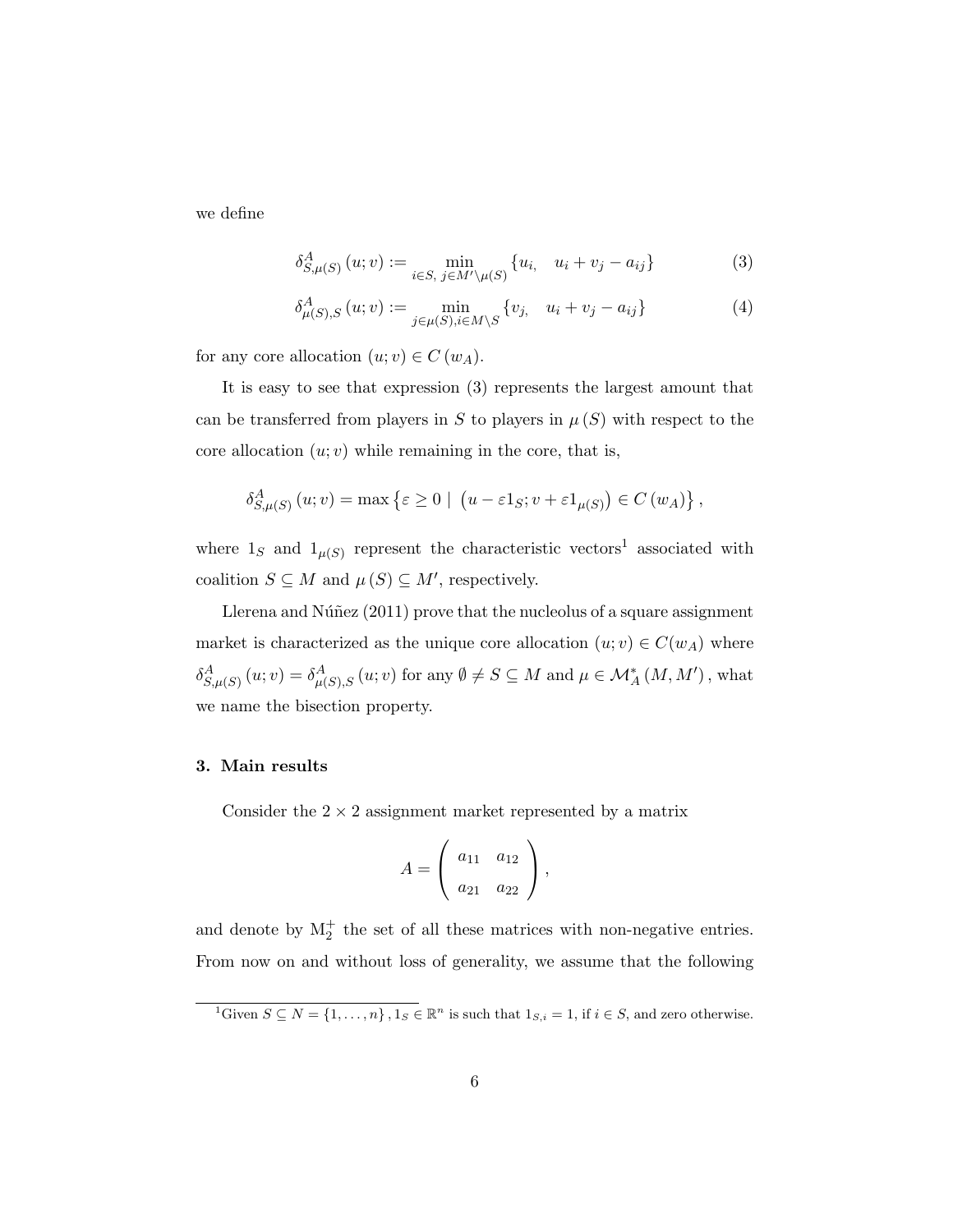normalization conditions hold:

$$
a_{11} + a_{22} \ge a_{12} + a_{21},
$$
  
\n
$$
a_{11} \ge a_{22}, \quad a_{12} \ge a_{21}.
$$
\n(5)

These conditions mean that the main diagonal is optimal and is sorted from highest to lowest. Sectors are interchangeable so that the entries outside the main diagonal are ordered.

Our main results (Theorem 3.1 and 3.2) provide the expression of the nucleolus of an arbitrary  $2 \times 2$  assignment game. We show that there are five different cases, depending on some linear inequalities concerning the matrix entries.

Their proofs rely on the characterization of the nucleolus given by Llerena and Núñez (2011). Recall that if  $(M, M', A)$  is a square assignment market  $|M| = |M'| = 2$ , a core allocation  $(u; v) = (u_1, u_2; v_1, v_2) \in C(w_A)$  is the nucleolus of  $(M \cup M', w_A)$  if and only if

$$
\delta_{\{1\},\{1'\}}(u;v) = \delta_{\{1'\},\{1\}}(u;v),
$$

$$
\delta_{\{2\},\{2'\}}(u;v) = \delta_{\{2'\},\{2\}}(u;v), \text{ and}
$$

$$
\delta_{\{1,2\},\{1',2'\}}(u;v) = \delta_{\{1',2'\},\{1,2\}}(u;v).
$$

Equivalently, using (3) and (4) the above conditions can be written as:

$$
\min\{u_1, u_1 + v_2 - a_{12}\} = \min\{v_1, v_1 + u_2 - a_{21}\} \ge 0,
$$
\n(6)

$$
\min\{u_2, u_2 + v_1 - a_{21}\} = \min\{v_2, v_2 + u_1 - a_{12}\} \ge 0,\tag{7}
$$

$$
\min\{u_1, u_2\} = \min\{v_1, v_2\}.
$$
\n(8)

being  $v_i = a_{ii} - u_i$  for  $i = 1, 2$ .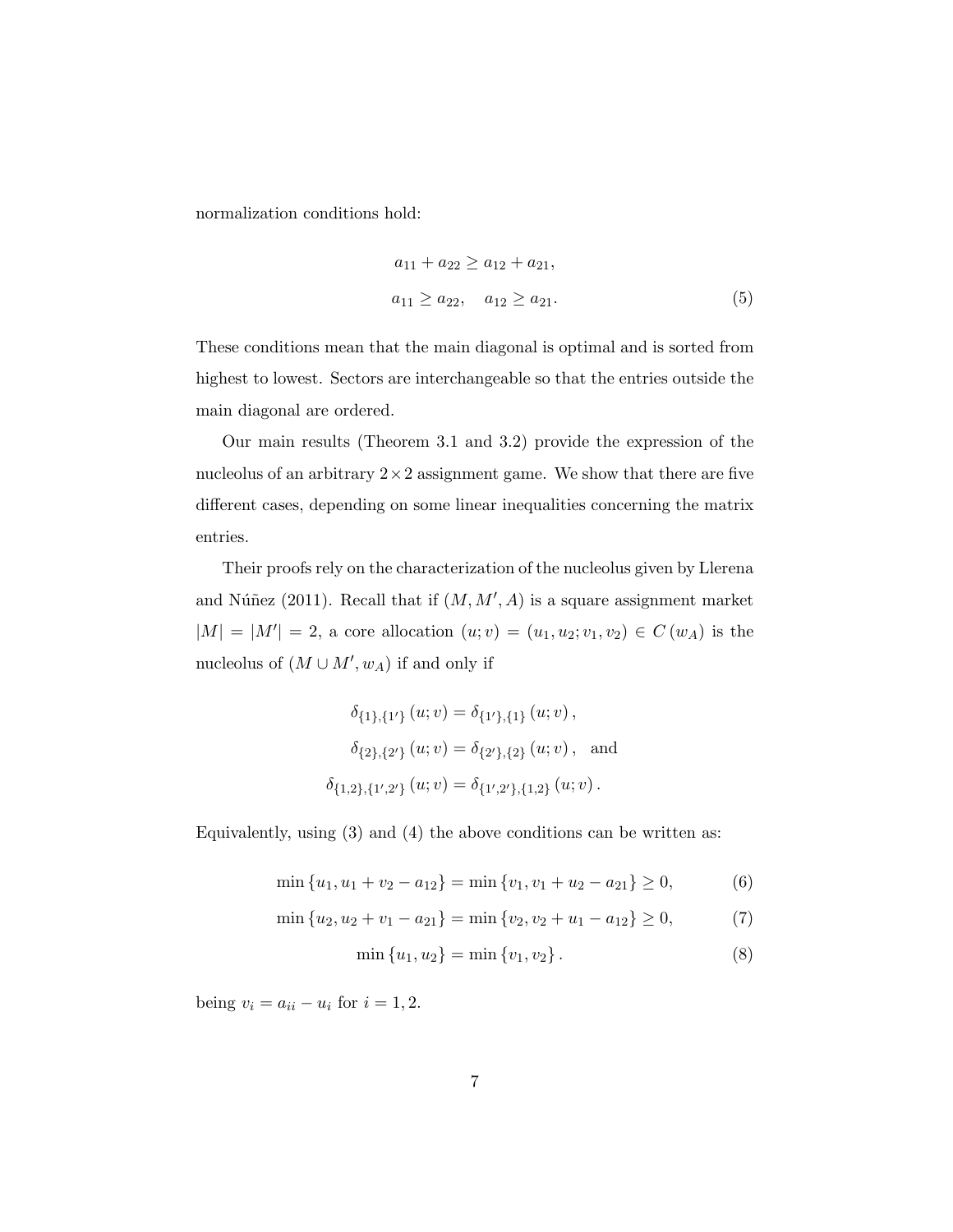The following theorems state formulae for the nucleolus of an arbitrary  $2 \times 2$  assignment game. In its description we only make explicit the buyers' components, being the sellers' ones easily computed applying (2).

**Theorem 3.1.** Let  $A \in M_2^+$  satisfying the normalization conditions (5) and let  $d^A = a_{11} + a_{22} - a_{12} - a_{21}$ . If

$$
a_{21} > \min \left\{ \frac{a_{22}}{2}, \frac{d^A}{2} \right\},\,
$$

the nucleolus of the assignment game is  $\nu(w_A) = (u_1^*, u_2^*; v_1^*, v_2^*)$ , where  $v_i^* =$  $a_{ii} - u_i^*$  for  $i = 1, 2$  and

(i)  $(u_1^*, u_2^*) = \left(\frac{a_{11}}{2} + \frac{a_{12}}{2} - \frac{a_{21}}{2}, \frac{a_{22}}{2}\right),$  if  $a_{21} \ge a_{12} + a_{22} - a_{11}$ , (ii)  $(u_1^*, u_2^*) = \left(a_{11} - \left(\frac{a_{21}}{2} + \frac{d^A}{4}\right)\right)$  $\left(\frac{d^A}{4}\right), \frac{a_{21}}{2} + \frac{d^A}{4}$  $\left(\frac{l^A}{4}\right)$ , if  $a_{21} < a_{12} + a_{22} - a_{11}$ .

*Proof.* Case (i): We have to check that the nucleolus is  $\nu(w_A) = (u_1^*, u_2^*, v_1^*, v_2^*) =$  $\left(\frac{a_{11}}{2} + \frac{a_{12}}{2} - \frac{a_{21}}{2}, \frac{a_{22}}{2}; \frac{a_{11}}{2} - \frac{a_{12}}{2} + \frac{a_{21}}{2}, \frac{a_{22}}{2}\right).$ 

We claim that

$$
u_1^* \ge v_1^* \ge u_2^* = v_2^* = \frac{a_{22}}{2}
$$
 and  $v_1^* \ge u_1^* + v_2^* - a_{12} = u_2^* + v_1^* - a_{21} = \frac{d^A}{2}$ .

The first inequality comes from the normalization condition,  $a_{12} \ge a_{21}$  and the second one from  $a_{21} \ge a_{12} + a_{22} - a_{11}$ .

To prove the third inequality, notice that if  $\min \left\{ \frac{a_{22}}{2}, \frac{d^2}{2} \right\}$  $\frac{l^A}{2}$  =  $\frac{a_{22}}{2}$ , we have  $a_{21} > \frac{a_{22}}{2}$ , and else, if min  $\left\{\frac{a_{22}}{2}, \frac{d^4}{2}\right\}$  $\left\lfloor \frac{d^A}{2} \right\rfloor = \frac{d^A}{2}$  $\frac{d^A}{2}$ , we have  $a_{22} \geq d^A$  and since  $a_{21} \ge a_{12} + a_{22} - a_{11} \ge a_{12} + d^A - a_{11} = a_{22} - a_{21}$ , we obtain also that  $a_{21} \geq \frac{a_{22}}{2}$ . Therefore, in any case,  $a_{21} \geq \frac{a_{22}}{2}$ , and  $v_1^* = \frac{a_{11}}{2} - \frac{a_{12}}{2} + \frac{a_{21}}{2} =$  $d^A - \frac{a_{22}}{2} + a_{21} \geq d^A$ . From our claim, it is immediate to check (6) to (8). Case (ii): We have to check that the nucleolus is  $\nu(w_A) = (u_1^*, u_2^*; v_1^*, v_2^*) =$  $\left(a_{11} - \left(\frac{a_{21}}{2} + \frac{d^A}{4}\right)\right)$  $\left(\frac{d^{A}}{4}\right), \frac{a_{21}}{2} + \frac{d^{A}}{4}$  $\frac{l^A}{4}$ ;  $\frac{a_{21}}{2} + \frac{d^A}{4}$  $rac{l^{A}}{4}$ ,  $a_{22} - \left(\frac{a_{21}}{2} + \frac{d^{A}}{4}\right)$  $\binom{l^A}{4}$ .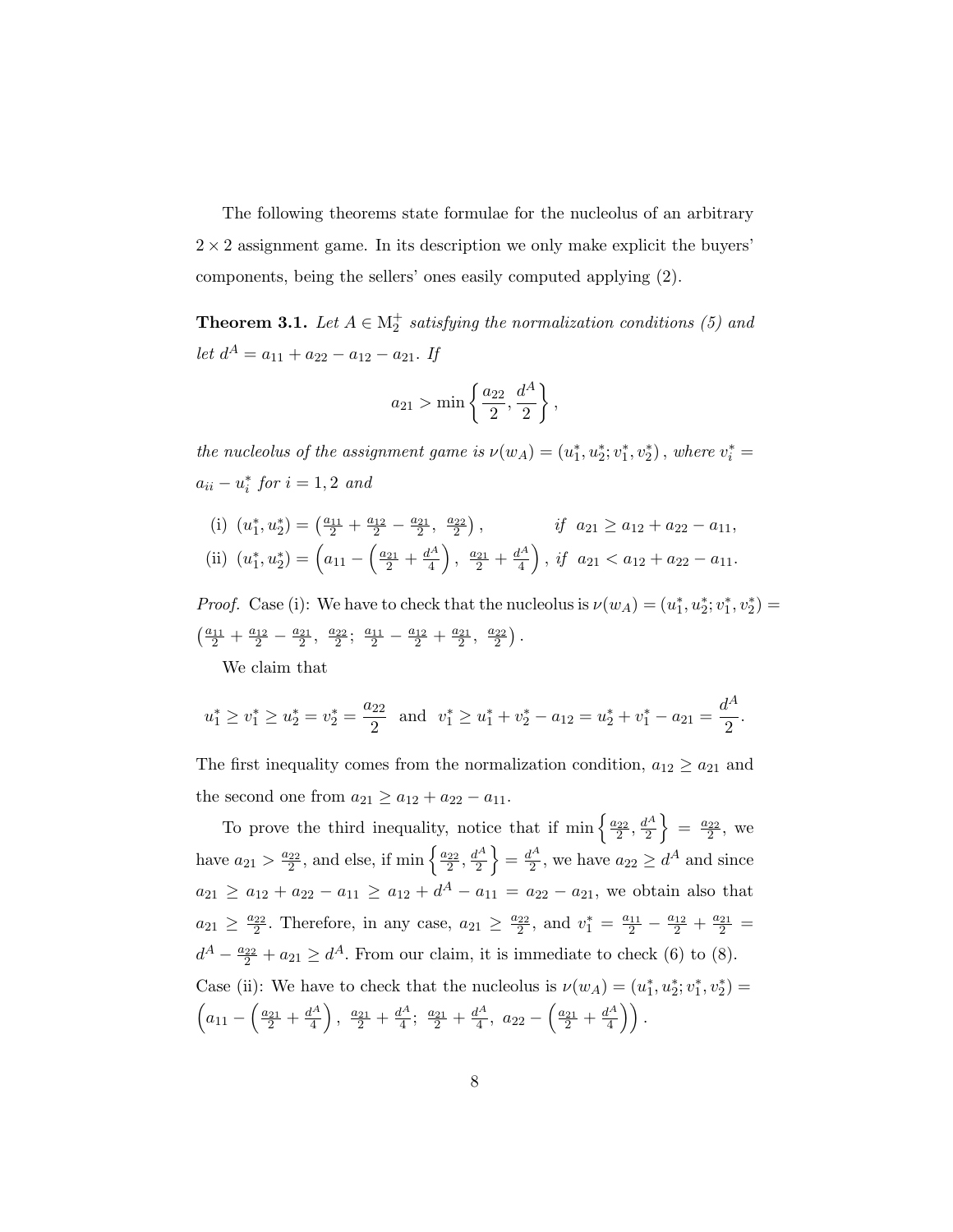We claim that

$$
u_1^* \ge v_2^* \ge u_2^* = v_1^* \ge u_1^* + v_2^* - a_{12} = u_2^* + v_1^* - a_{21} = \frac{d^A}{2}.
$$

The first inequality comes from the normalization conditions  $a_{11} \ge a_{22}$ . The second one comes from  $a_{21} < a_{12} + a_{22} - a_{11} = a_{22} - d^A + a_{22} - a_{21}$ , and then  $a_{21} + \frac{d^A}{2} < a_{22}$ .

For the third inequality, notice that in this case min  $\left\{\frac{a_{22}}{2},\frac{d^A}{2}\right\}$  $\left\{\frac{d^A}{2}\right\} = \frac{d^A}{2}$  $\frac{1}{2}$ , because if this were not the case, we would have  $\frac{d^A}{2} > \frac{a_{22}}{2}$  and  $a_{21} >$  $\min\left\{\frac{a_{22}}{2},\frac{d^A}{2}\right\}$  $\left\{\frac{a^{2}}{2}\right\} = \frac{a_{22}}{2}$ , obtaining a contradiction with  $a_{21} + \frac{d^{A}}{2} < a_{22}$ . Therefore  $a_{21} > \frac{d^A}{2}$  $\frac{p}{2}$ . Checking the equalities (6) to (8) is immediate.  $\Box$ 

**Theorem 3.2.** Let  $A \in M_2^+$  satisfying the normalization conditions (5) and let  $d^A = a_{11} + a_{22} - a_{12} - a_{21}$ . If

$$
a_{21} \le \min\left\{\frac{a_{22}}{2}, \frac{d^A}{2}\right\},\,
$$

the nucleolus of the assignment game is  $\nu(w_A) = (u_1^*, u_2^*; v_1^*, v_2^*)$ , where  $v_i^* =$  $a_{ii} - u_i^*$  for  $i = 1, 2$  and

- (i)  $(u_1^*, u_2^*) = \left(\frac{a_{11}}{2}, \frac{a_{22}}{2}\right)$ ,  $if \t a_{12} \leq \frac{a_{22}}{2},$
- (ii)  $(u_1^*, u_2^*) = \left(\frac{a_{11}}{2} + \frac{a_{12}}{2} \frac{a_{22}}{4}, \frac{a_{22}}{2}\right)$ ,  $if \frac{a_{22}}{2} < a_{12} \le a_{11} - \frac{a_{22}}{2}$ , (iii)  $(u_1^*, u_2^*) = \left(a_{11} - \left(\frac{a_{21}}{3} + \frac{d^A}{3}\right)\right)$  $\frac{d^A}{3}$ ,  $\frac{a_{21}}{3}$  +  $\frac{d^A}{3}$  $\frac{l^A}{3}$ , if  $a_{11} - \frac{a_{22}}{2} < a_{12}$ .

*Proof.* Case (i): We have to check that the nucleolus is  $\nu(w_A) = (u_1^*, u_2^*, v_1^*, v_2^*) =$  $\left(\frac{a_{11}}{2}, \frac{a_{22}}{2}; \frac{a_{11}}{2}, \frac{a_{22}}{2}\right)$ .

All equalities are immediate to prove, taking into account the normalization conditions (5) and  $a_{12} \leq \frac{a_{22}}{2}$ . Case (ii): We have to check that the nucleolus is  $\nu(w_A) = (u_1^*, u_2^*; v_1^*, v_2^*) =$  $\left(\frac{a_{11}}{2} + \frac{a_{12}}{2} - \frac{a_{22}}{4}, \frac{a_{22}}{2}; \frac{a_{11}}{2} - \frac{a_{12}}{2} + \frac{a_{22}}{4}, \frac{a_{22}}{2}\right).$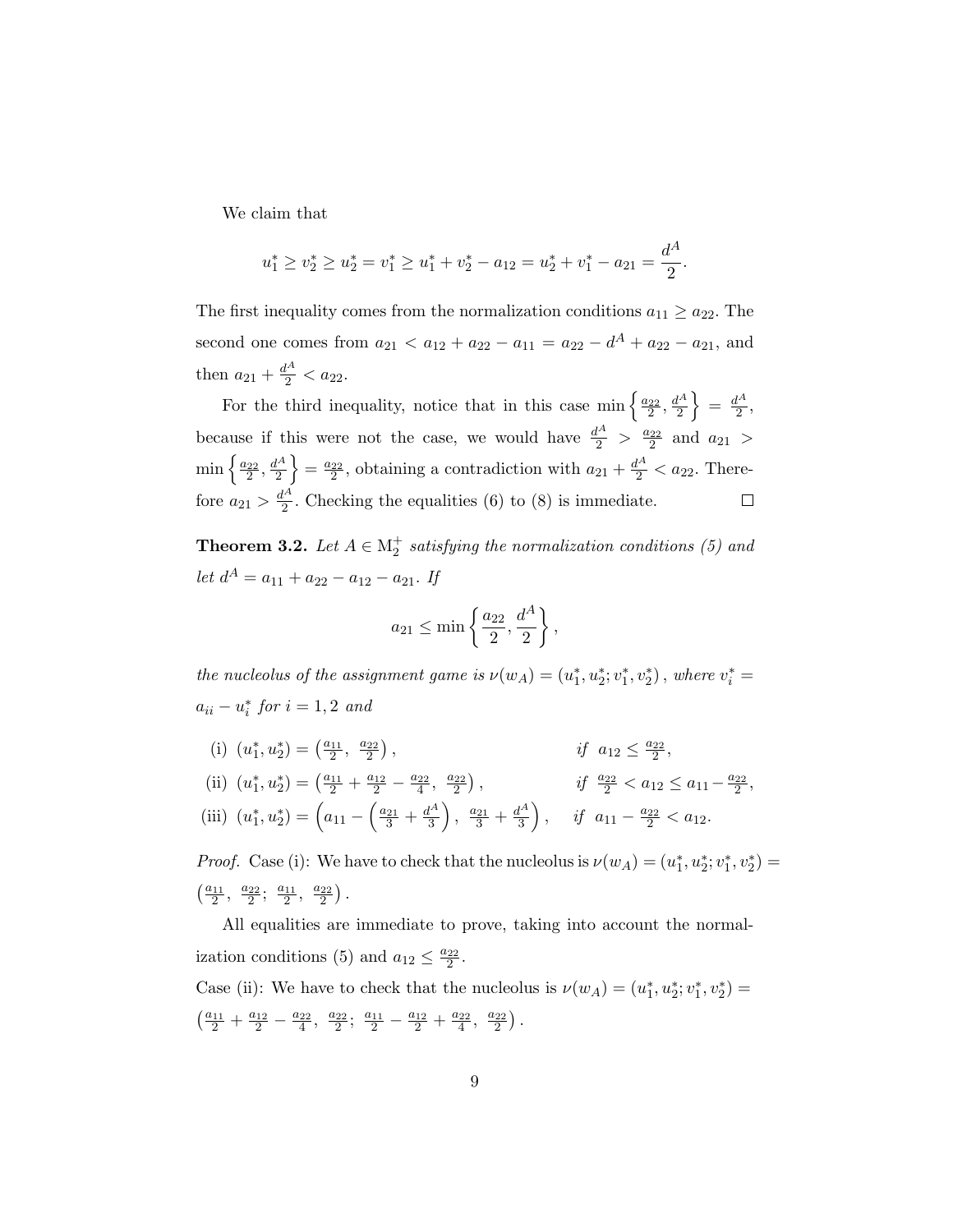We claim that

$$
u_1^* \ge v_1^* \ge u_2^* = v_2^* = \frac{a_{22}}{2} \ge 0
$$
 and  $u_2^* + v_1^* - a_{21} \ge v_1^* = u_1^* + v_2^* - a_{12}$ .

The first two inequalities come from  $\frac{a_{22}}{2} < a_{12} \le a_{11} - \frac{a_{22}}{2}$ . The third inequality uses that  $a_{21} \leq \frac{a_{22}}{2} = u_2^*$ . From our claim, it is immediate to check  $(6)$  to  $(8)$ .

Case (iii): We have to check that the nucleolus is  $\nu(w_A) = (u_1^*, u_2^*, v_1^*, v_2^*) =$  $\left(a_{11} - \left(\frac{a_{21}}{3} + \frac{d^A}{3}\right)\right)$  $\frac{d^{A}}{3}$ ,  $\frac{a_{21}}{3}$  +  $\frac{d^{A}}{3}$  $\frac{l^A}{3}$ ;  $\frac{a_{21}}{3} + \frac{d^A}{3}$  $rac{l^{A}}{3}, a_{22} - \left(\frac{a_{21}}{3} + \frac{d^{A}}{3}\right)$  $\binom{l^A}{3}$ . We claim that

$$
u_1^* \ge v_2^* \ge u_2^* = v_1^* = u_1^* + v_2^* - a_{12}
$$
 and  $u_2^* + v_1^* - a_{21} \ge v_1^*.$ 

The first inequality comes from the normalization condition  $a_{11} \ge a_{22}$ . The second inequality is a consequence of  $a_{11} - \frac{a_{22}}{2} < a_{12}$ , which implies  $\frac{a_{21}}{3} + \frac{d^4}{3} =$  $\frac{a_{11}+a_{22}-a_{12}}{3} < \frac{a_{22}}{2}.$ 

For the third inequality, notice that from the hypothesis of the theorem  $a_{21} \leq \frac{d^A}{2}$  $u_1^4$ , and therefore we obtain  $u_2^* + v_1^* - a_{21} = d^A - \left(\frac{a_{21}}{3} + \frac{d^A}{3}\right)$  $\left(\frac{l^{A}}{3}\right) \geq$  $\frac{a_{21}}{3} + \frac{d^4}{3} = v_1^*$ . Now, from our claim, equalities (6) to (8) are immediate.

We can use appropiately the  $2 \times 2$  case to enlarge the class of assignment games where we can give a formula for the calculation of the nucleolus. For  $2 \times m$  (or  $m \times 2$ ) assignment games (for  $m > 2$ ), the computation of the nucleolus can be carried out by reducing appropriately to a  $2 \times 2$  case. The method is as follows.

Let

$$
A = \left(\begin{array}{cccc} a_{11} & a_{12} & a_{13} & \cdots & a_{1m} \\ a_{21} & a_{22} & a_{23} & \cdots & a_{2m} \end{array}\right)
$$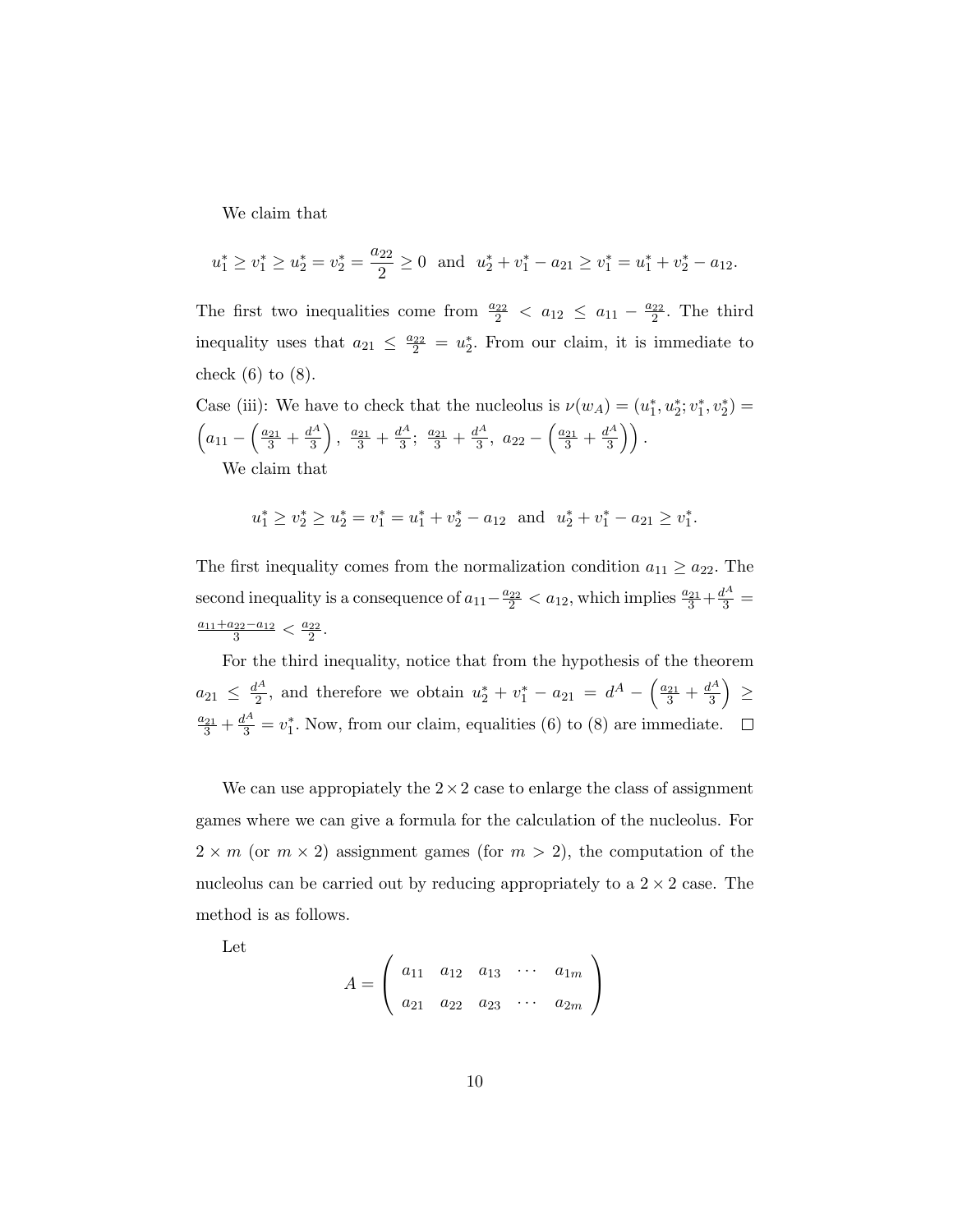denote the original matrix. Without loss of generality we may assume that  $\mu = \{(1, 1), (2, 2)\}\$ is an optimal matching. Notice that non-assigned sellers get zero at any core allocation.

Let us denote by  $p_1^* = \max\{a_{13}, \ldots, a_{1m}\}\$ , and  $p_2^* = \max\{a_{23}, \ldots, a_{2m}\}\$ and now define a  $2 \times 2$  assignment matrix in the following way:

$$
\widetilde{A} = \left(\begin{array}{cc} \widetilde{a}_{11} & \widetilde{a}_{12} \\ \widetilde{a}_{21} & \widetilde{a}_{22} \end{array}\right)
$$

where  $\tilde{a}_{ij} = \max\{0, a_{ij} - p_i^*\}$  for  $i = 1, 2$  and  $j = 1, 2$ .

We know that  $\nu_i(w_A) = \nu_i(w_{\widetilde{A}}) + p_i^*$ , for  $i = 1, 2$  and  $\nu_j(w_A) = \nu_j(w_{\widetilde{A}})$ , for  $j = 1, 2$  and  $\nu_j(w_{\widetilde{A}}) = 0$  for  $j = 3, ..., m$ . This method can be used since non optimally-matched sellers receive zero payoff in any core allocation, and so in the nucleolus. Matrix  $\widetilde{A}$  basically represents the reduced assignment game when sellers  $3$  to  $m$  leave the market with zero payoff. For more details see Llerena et al. (2012).

#### References

- [1] F. Llerena, M. Núñez, C. Rafels, An axiomatization of the nucleolus of assignment games, Working Paper E12/286 (2012), Facultat d'Economia i Empresa, Universitat de Barcelona, Barcelona.
- [2] F. Llerena, M. Núñez, A geometric characterization of the nucleolus of the assignment game, Economics Bulletin Vol. 31 No. 4 (2011) 3275– 3285.
- [3] D. Schmeidler, The nucleolus of a characteristic function game, SIAM Journal of Applied Mathematics 17 (1969) 1163–1170.